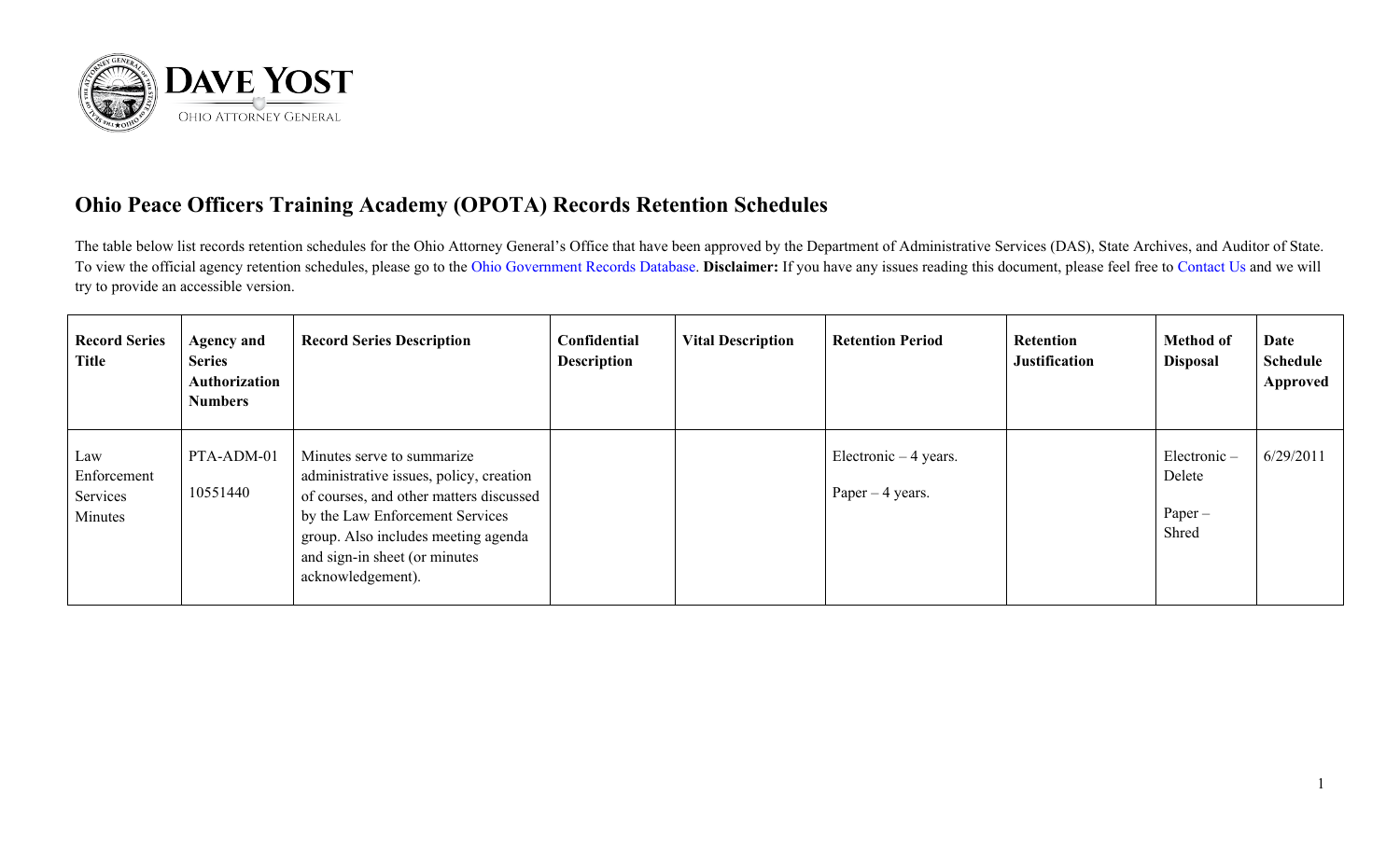

| <b>Record Series</b><br><b>Title</b>                       | <b>Agency and</b><br><b>Series</b><br><b>Authorization</b><br><b>Numbers</b> | <b>Record Series Description</b>                                                                                                                                                                                                     | Confidential<br><b>Description</b>                            | <b>Vital Description</b> | <b>Retention Period</b>                                                                                                                         | <b>Retention</b><br><b>Justification</b>                                                          | <b>Method of</b><br><b>Disposal</b>             | <b>Date</b><br><b>Schedule</b><br>Approved |
|------------------------------------------------------------|------------------------------------------------------------------------------|--------------------------------------------------------------------------------------------------------------------------------------------------------------------------------------------------------------------------------------|---------------------------------------------------------------|--------------------------|-------------------------------------------------------------------------------------------------------------------------------------------------|---------------------------------------------------------------------------------------------------|-------------------------------------------------|--------------------------------------------|
| Ohio Peace<br>Officer<br>Training<br>Commission<br>Packet  | PTA-ADM-02<br>10551441                                                       | Bi-monthly meeting packet prepared to<br>comply with ORC 109.71-2. Includes<br>agenda, copy of previous meeting's<br>minutes, copies of materials for<br>discussion at meeting, attendee sign-in<br>sheet, and recording of meeting. |                                                               |                          | Electronic $-4$ years and<br>until no longer of<br>administrative value.<br>Paper $-4$ years and until<br>no longer of administrative<br>value. |                                                                                                   | Electronic-<br>Delete<br>$Paper -$<br>Recycle   | 6/29/2011                                  |
| Ohio Peace<br>Officer<br>Training<br>Commission<br>Minutes | PTA-ADM-03<br>10551439                                                       | Minutes documenting discussions and<br>decisions of the Ohio Peace Officers'<br>Training Commission (1965-present).                                                                                                                  |                                                               |                          | Electronic – Until no<br>longer of administrative<br>value.<br>Paper - Permanent                                                                | Documents actions &<br>decisions of<br>commission. Used for<br>reference and<br>historical value. | Electronic-<br>Delete<br>$Paper -$<br>Permanent | 6/29/2011                                  |
| Guest<br><b>Instructor Files</b>                           | PTA-ADV-02<br>10551478                                                       | Contains documents used to evaluate<br>an instructor and ensure adequate<br>future performance. Can include, but<br>may not be limited to, instructor<br>resume and yearly performance<br>evaluation.                                | <b>ORC</b><br>149.43(A)(1)(p)<br>Peace Officer<br>Information |                          | Paper $-3$ years after last<br>evaluation (paper)                                                                                               | Needed for CALEA<br>accreditation every 3<br>years.                                               | Paper-<br>Shred                                 | 3/2/2012                                   |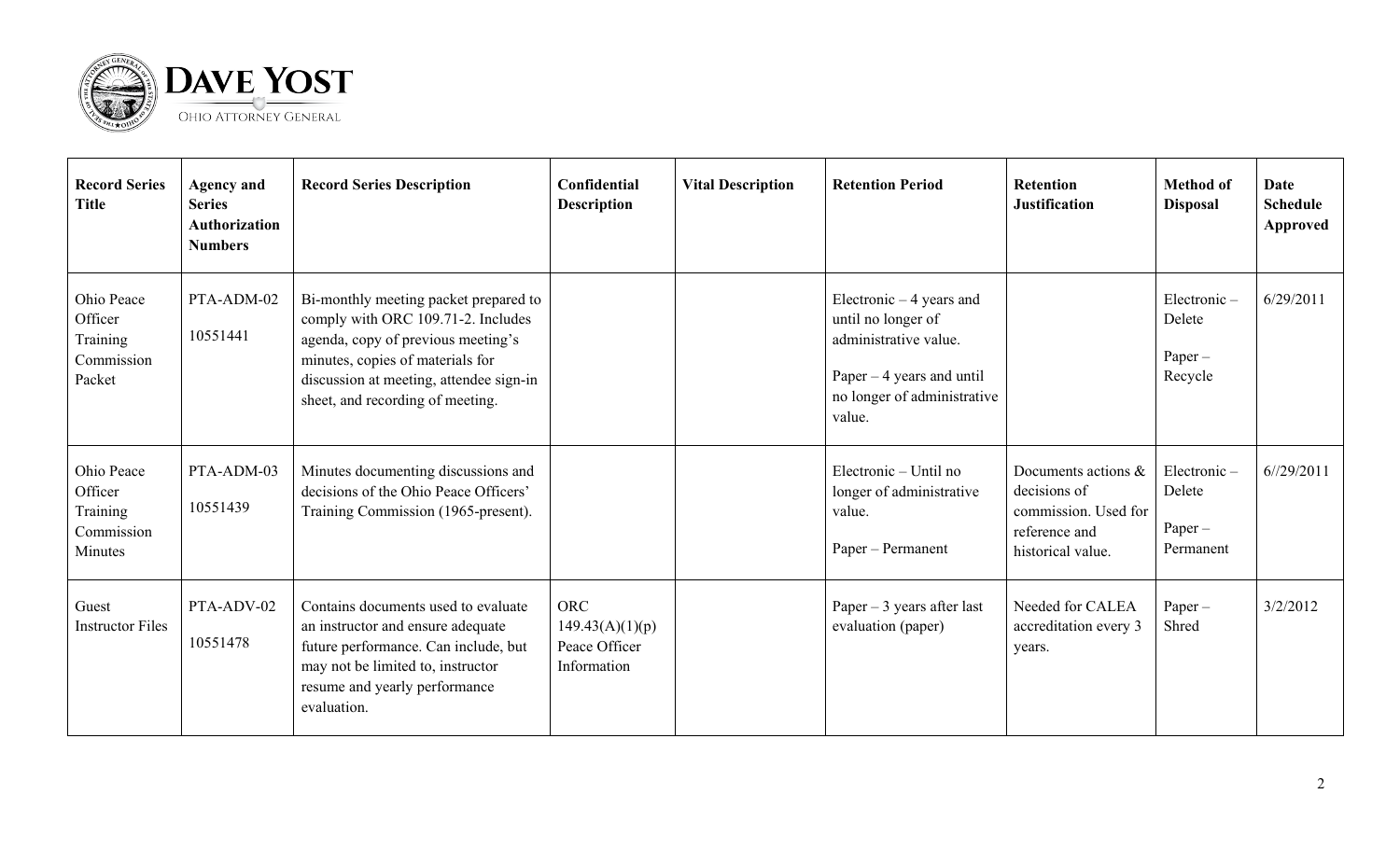

| <b>Record Series</b><br><b>Title</b>           | <b>Agency and</b><br><b>Series</b><br><b>Authorization</b><br><b>Numbers</b> | <b>Record Series Description</b>                                                                                                                                                                                                                                                                                                                                                                                                       | Confidential<br><b>Description</b>                                                                                                                                | <b>Vital Description</b> | <b>Retention Period</b>                                                                                         | <b>Retention</b><br><b>Justification</b> | <b>Method of</b><br><b>Disposal</b>          | <b>Date</b><br><b>Schedule</b><br>Approved |
|------------------------------------------------|------------------------------------------------------------------------------|----------------------------------------------------------------------------------------------------------------------------------------------------------------------------------------------------------------------------------------------------------------------------------------------------------------------------------------------------------------------------------------------------------------------------------------|-------------------------------------------------------------------------------------------------------------------------------------------------------------------|--------------------------|-----------------------------------------------------------------------------------------------------------------|------------------------------------------|----------------------------------------------|--------------------------------------------|
| Advanced<br>Training<br>Course Lesson<br>Plans | PTA-ADV-03<br>10551479                                                       | Information that documents a training<br>course. For use by instructors, this<br>record series contains information<br>about course length, topics to be<br>covered, tests, handout/course<br>material, Standard Performance<br>Objectives, and course syllabus.                                                                                                                                                                       |                                                                                                                                                                   |                          | Electronic - Retain 3<br>years.<br>Paper – Retain 3 years.                                                      |                                          | Electronic -<br>Delete<br>$Paper -$<br>Shred | 5/19/2022                                  |
| <b>CALEA</b><br>Accreditation<br>Files         | PTA-ADV-04<br>10551500                                                       | Copies and sample of various types of<br>records created or maintained by the<br>OPOTC, such as work-load<br>assessments, inspections, reports, and<br>work product, compiled for the<br>purpose of providing the Commission<br>on Accreditation for Law Enforcement<br>Agencies (CALEA) a comprehensive<br>display of the work done by the<br>OPOTC in order to demonstrate<br>compliance with standards and attain<br>accreditation. | ORC 149.43<br>peace officer<br>familial<br>information.<br>Could also<br>contain other<br>documents made<br>confidential by<br>specific portions<br>of state law. |                          | Electronic $-3$ years from<br>awarding of accreditation.<br>Paper $-3$ years from<br>awarding of accreditation. |                                          | Electronic-<br>Delete<br>$Paper -$<br>Shred  | 8/7/2012                                   |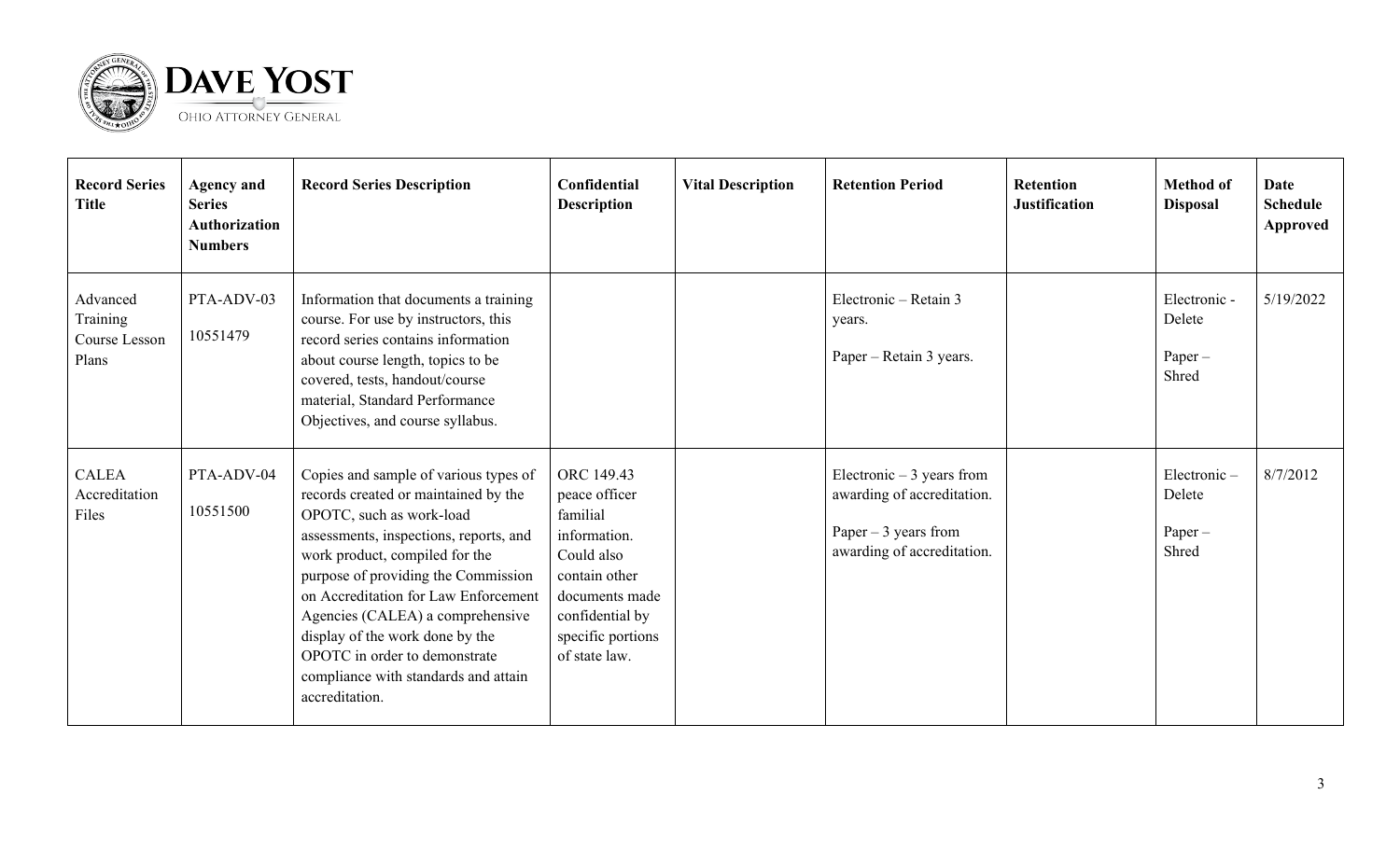

| <b>Record Series</b><br><b>Title</b> | <b>Agency and</b><br><b>Series</b><br><b>Authorization</b><br><b>Numbers</b> | <b>Record Series Description</b>                                                                                                                                                                                                                                                                                                                                                                                                                                                                                                                                                             | Confidential<br><b>Description</b>                        | <b>Vital Description</b> | <b>Retention Period</b>                                                                                                                                                                                                                                                                                                                                                                                                                                                                                                          | Retention<br><b>Justification</b>                                                                                                                                                                                                                                                                                                             | <b>Method of</b><br><b>Disposal</b>                                | Date<br><b>Schedule</b><br><b>Approved</b> |
|--------------------------------------|------------------------------------------------------------------------------|----------------------------------------------------------------------------------------------------------------------------------------------------------------------------------------------------------------------------------------------------------------------------------------------------------------------------------------------------------------------------------------------------------------------------------------------------------------------------------------------------------------------------------------------------------------------------------------------|-----------------------------------------------------------|--------------------------|----------------------------------------------------------------------------------------------------------------------------------------------------------------------------------------------------------------------------------------------------------------------------------------------------------------------------------------------------------------------------------------------------------------------------------------------------------------------------------------------------------------------------------|-----------------------------------------------------------------------------------------------------------------------------------------------------------------------------------------------------------------------------------------------------------------------------------------------------------------------------------------------|--------------------------------------------------------------------|--------------------------------------------|
| Advanced<br>Training<br>Course Files | PTA-ADV-05<br>10551585                                                       | File maintained for each course to<br>prove what was taught to an office at a<br>particular time, over typical career<br>duration, as well as provide for time<br>for post-government careers. Can<br>include, but may not be limited to,<br>registration forms for each attendee,<br>roster (including lodging,<br>registration/sign-in certification), pre-<br>payment record, correspondence, and<br>Blue Book (which contains course<br>summaries, lesson plans and schedule,<br>rosters, slides/handouts, copy of test,<br>attendees' test, score sheets,<br>evaluations, and waivers.) | ORC 149.43<br>$(A)(1)(p)$ Peace<br>Officer<br>Information |                          | Electronic $-15$ years from<br>release date, then destroy<br>pre-payment record,<br>correspondence,<br>evaluations, and waivers.<br>Remainder of file should<br>be printed to paper or<br>converted to microfilm<br>before disposition.<br>Microform - Retain<br>microfilm for 50 years<br>from release date unless<br>retained on paper.<br>Paper – Retain paper for<br>50 years from release date,<br>except pre-payment<br>record, correspondence,<br>evaluations, and waivers<br>which can be disposed of<br>after 15 years. | Documents show<br>what was presented<br>during the training<br>course. Careers span<br>$30+$ years. Officers<br>may need to show<br>evidence of training<br>in court and in appeal<br>case after career.<br>Also, if officer can<br>show department<br>didn't keep up with<br>training; liability can<br>shift from officer to<br>department. | Electronic-<br>Delete<br>Microform-<br>Shred<br>$Paper -$<br>Shred | 11/18/2015                                 |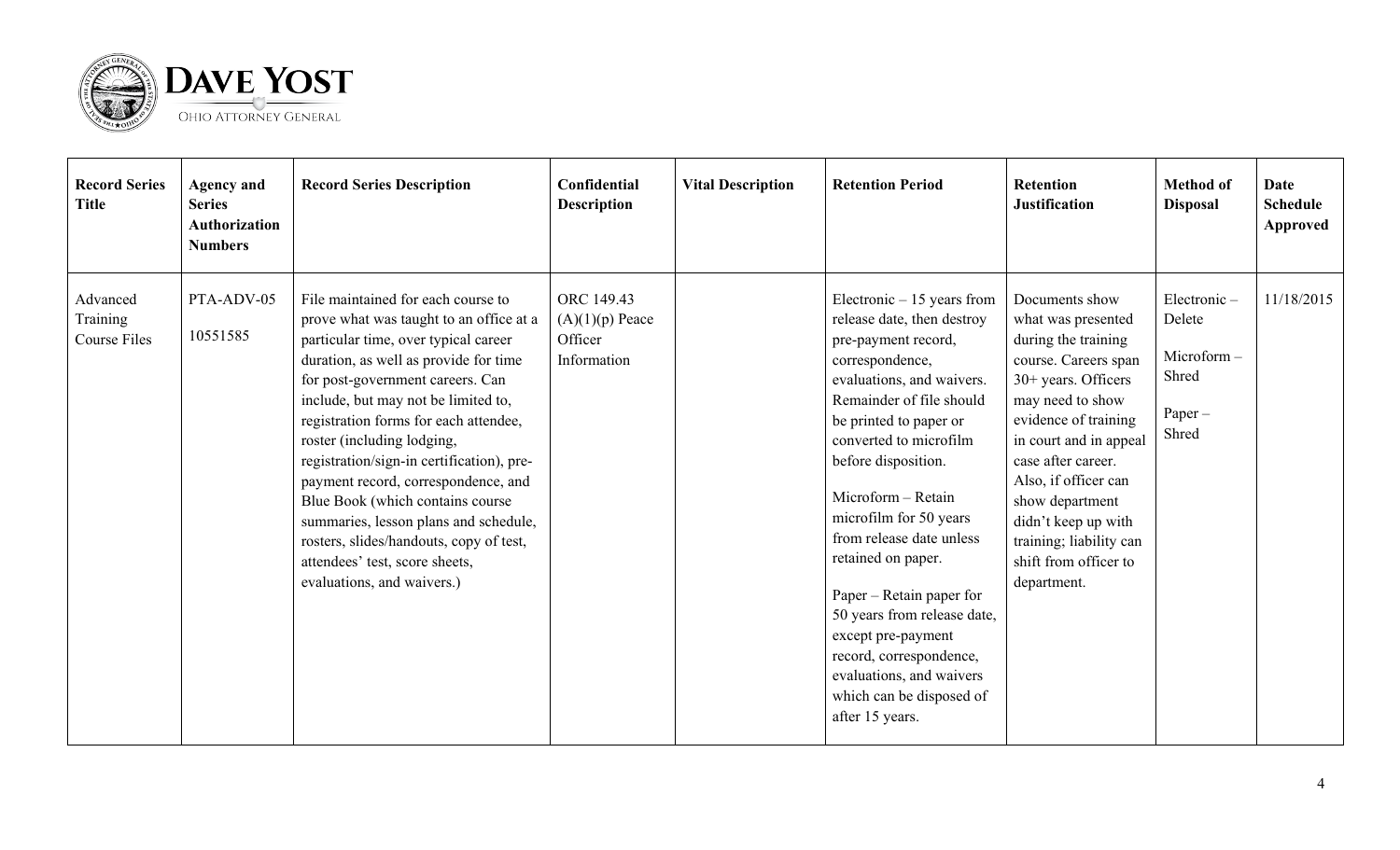

| <b>Record Series</b><br><b>Title</b>                       | <b>Agency and</b><br><b>Series</b><br>Authorization<br><b>Numbers</b> | <b>Record Series Description</b>                                                                                                                                                                                                                                                                                                                                                                      | Confidential<br><b>Description</b> | <b>Vital Description</b> | <b>Retention Period</b>                               | Retention<br><b>Justification</b> | <b>Method of</b><br><b>Disposal</b> | Date<br>Schedule<br>Approved |
|------------------------------------------------------------|-----------------------------------------------------------------------|-------------------------------------------------------------------------------------------------------------------------------------------------------------------------------------------------------------------------------------------------------------------------------------------------------------------------------------------------------------------------------------------------------|------------------------------------|--------------------------|-------------------------------------------------------|-----------------------------------|-------------------------------------|------------------------------|
| Advanced<br>Training<br>Course<br>Proposal<br>Applications | PTA-ADV-06<br>10551588                                                | <b>Advanced Training Course Proposal</b><br>Applications document the review<br>process by the advanced training<br>committee on proposed advanced<br>training courses submitted by training<br>officers. Includes, but is not limited to,<br>the new course application, the<br>committee's meeting minutes and<br>review of applications, and the final<br>acceptance/rejection of the application. |                                    |                          | Electronic – Retain 1 year<br>from decision rendered. |                                   | Electronic-<br>Delete               | 12/15/2015                   |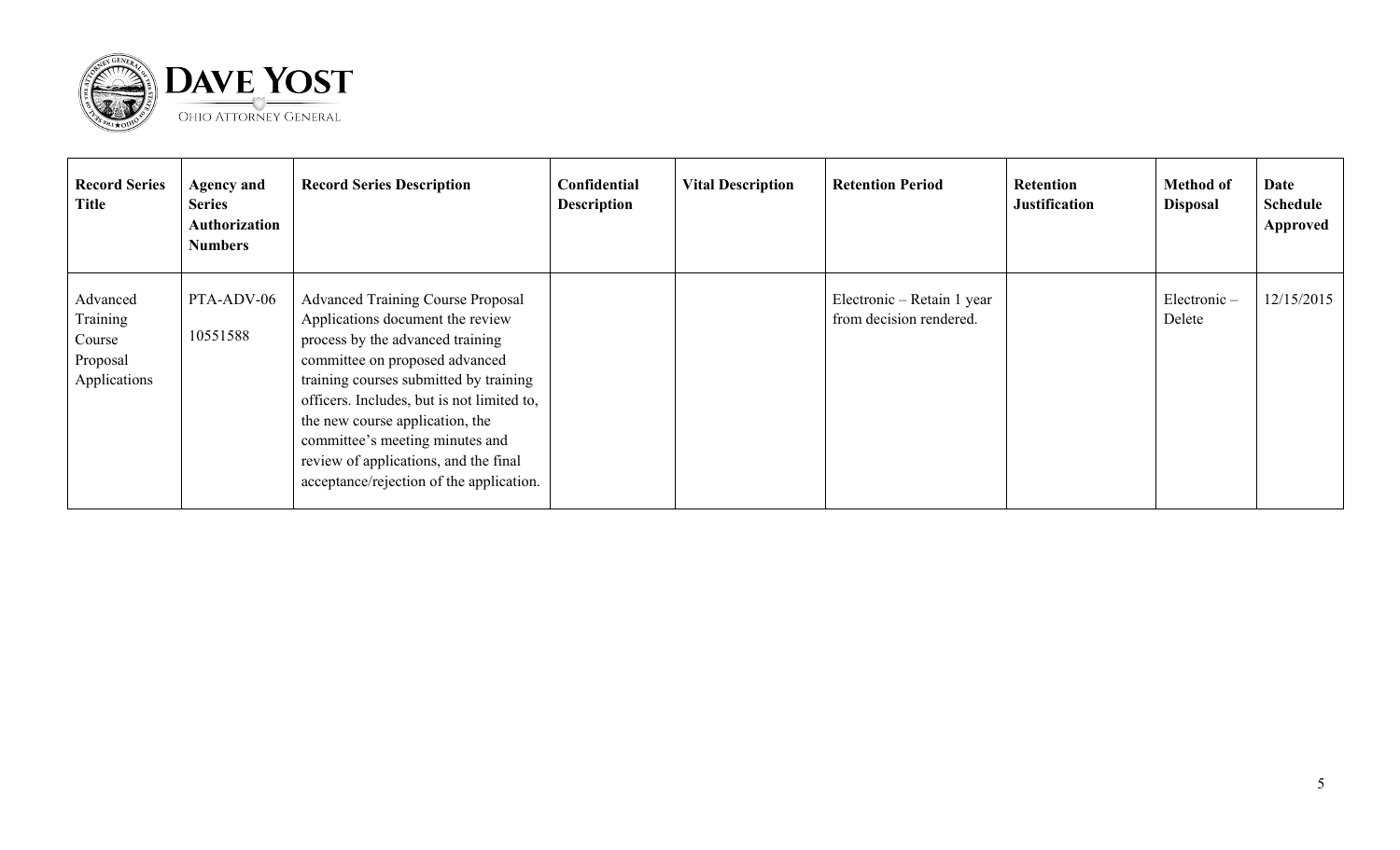

| <b>Record Series</b><br>Title     | <b>Agency and</b><br><b>Series</b><br>Authorization<br><b>Numbers</b> | <b>Record Series Description</b>                                                                                                                                                                                                                        | Confidential<br><b>Description</b> | <b>Vital Description</b> | <b>Retention Period</b>                                                                               | <b>Retention</b><br><b>Justification</b>                                                                                                                                                                                                                                  | <b>Method of</b><br><b>Disposal</b> | Date<br><b>Schedule</b><br>Approved |
|-----------------------------------|-----------------------------------------------------------------------|---------------------------------------------------------------------------------------------------------------------------------------------------------------------------------------------------------------------------------------------------------|------------------------------------|--------------------------|-------------------------------------------------------------------------------------------------------|---------------------------------------------------------------------------------------------------------------------------------------------------------------------------------------------------------------------------------------------------------------------------|-------------------------------------|-------------------------------------|
| Training<br>Performance<br>Videos | PTA-ADV-07<br>10551649                                                | Video recordings of hand-on peace<br>officer training exercises used as a<br>learning tool in certain OPOTA<br>training courses to show students their<br>performance and offer review and<br>critique to aide in the learning and<br>training process. |                                    |                          | Electronic – Retain until<br>the class in which the<br>video was taken has<br>concluded, then delete. | If any particular<br>video is needed for a<br>purpose other than in-<br>class review, such as<br>for evidence or to use<br>in future courses, the<br>video's purpose<br>changes and the<br>video should be<br>retained with the<br>most applicable<br>retention schedule. | Electronic-<br>Delete               | 5/26/2017                           |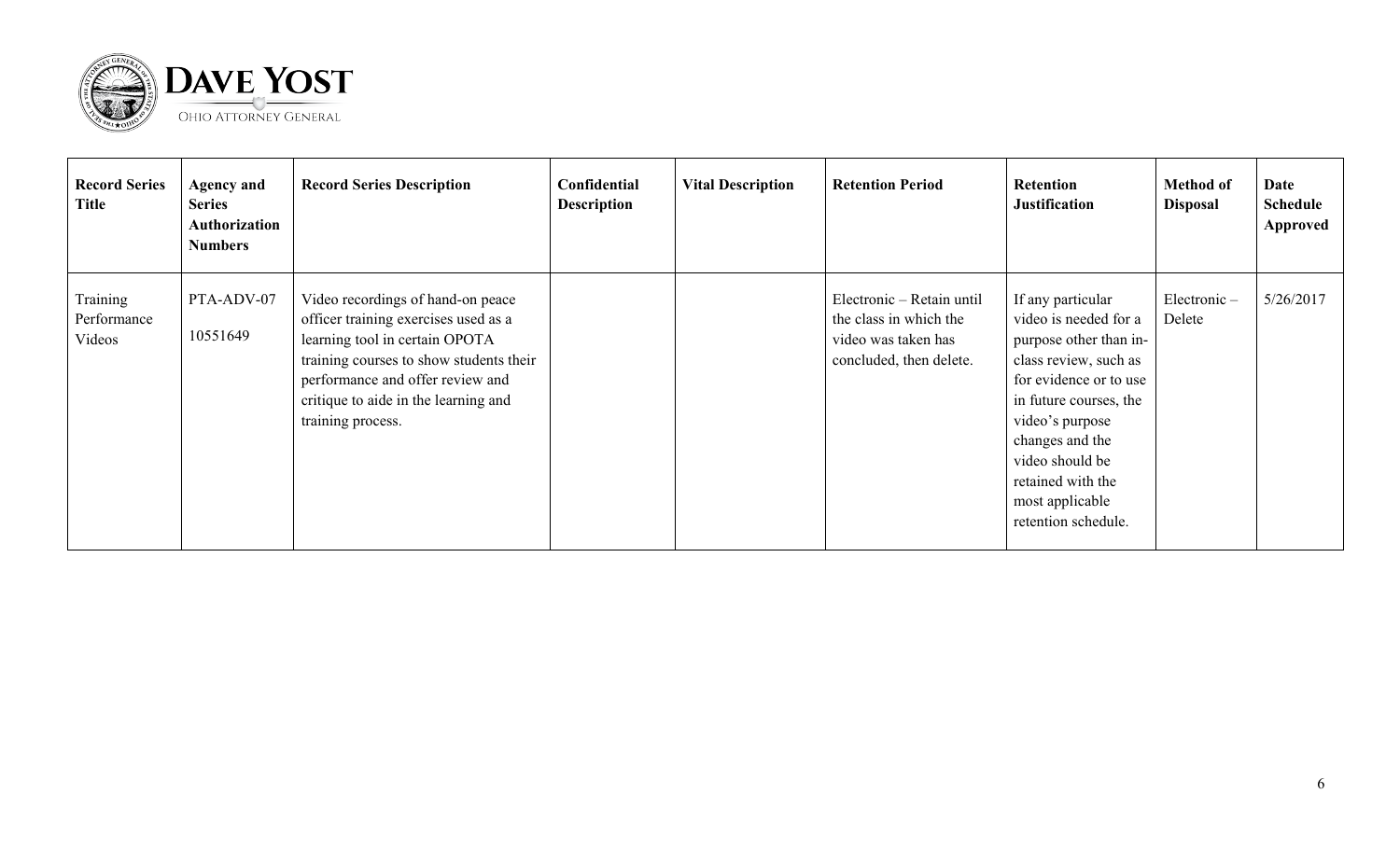

| <b>Record Series</b><br><b>Title</b>                            | <b>Agency and</b><br><b>Series</b><br><b>Authorization</b><br><b>Numbers</b> | <b>Record Series Description</b>                                                                                                                                                                                                                                                                                                                                                                                                                                                       | Confidential<br><b>Description</b>                                                        | <b>Vital Description</b> | <b>Retention Period</b>                   | <b>Retention</b><br><b>Justification</b>                                                        | <b>Method of</b><br><b>Disposal</b>         | <b>Date</b><br><b>Schedule</b><br>Approved |
|-----------------------------------------------------------------|------------------------------------------------------------------------------|----------------------------------------------------------------------------------------------------------------------------------------------------------------------------------------------------------------------------------------------------------------------------------------------------------------------------------------------------------------------------------------------------------------------------------------------------------------------------------------|-------------------------------------------------------------------------------------------|--------------------------|-------------------------------------------|-------------------------------------------------------------------------------------------------|---------------------------------------------|--------------------------------------------|
| State<br>Certification<br>Examination<br>(SCE) Testing<br>Files | PTA-EDU-01<br>10551484                                                       | File kept for each type of basic<br>program academy and school number<br>that documents the state certification<br>examinations. File includes opening<br>approval letter from OPOTC to school<br>commander, state certification<br>examination (SCE) appointment<br>notification, correspondence, SCE<br>student roster, qualification form,<br>summary of exam results, scantron<br>sheets, absence notification, special<br>accommodations request and<br>supporting documentation. | <b>ORC</b><br>149.43(A)(1)(p)<br>peace officer<br>information,<br>ORC 109.75(L)<br>tests. |                          | Paper $-4$ years                          | Much of this<br>information is<br>duplicative of what is<br>kept in the school<br>record files. | $Paper -$<br>Shred                          | 4/18/2012                                  |
| State<br>Certification<br>Exams                                 | PTA-EDU-03<br>10551483                                                       | Written exams designed by OPOTC<br>for each curriculum code and used to<br>evaluate performance objectives and<br>determine certification eligibility.                                                                                                                                                                                                                                                                                                                                 | ORC 109.75(L)<br>Tests not public<br>record.                                              |                          | Electronic $-4$ years<br>Paper $-4$ years |                                                                                                 | Electronic-<br>Delete<br>$Paper -$<br>Shred | 4/18/2012                                  |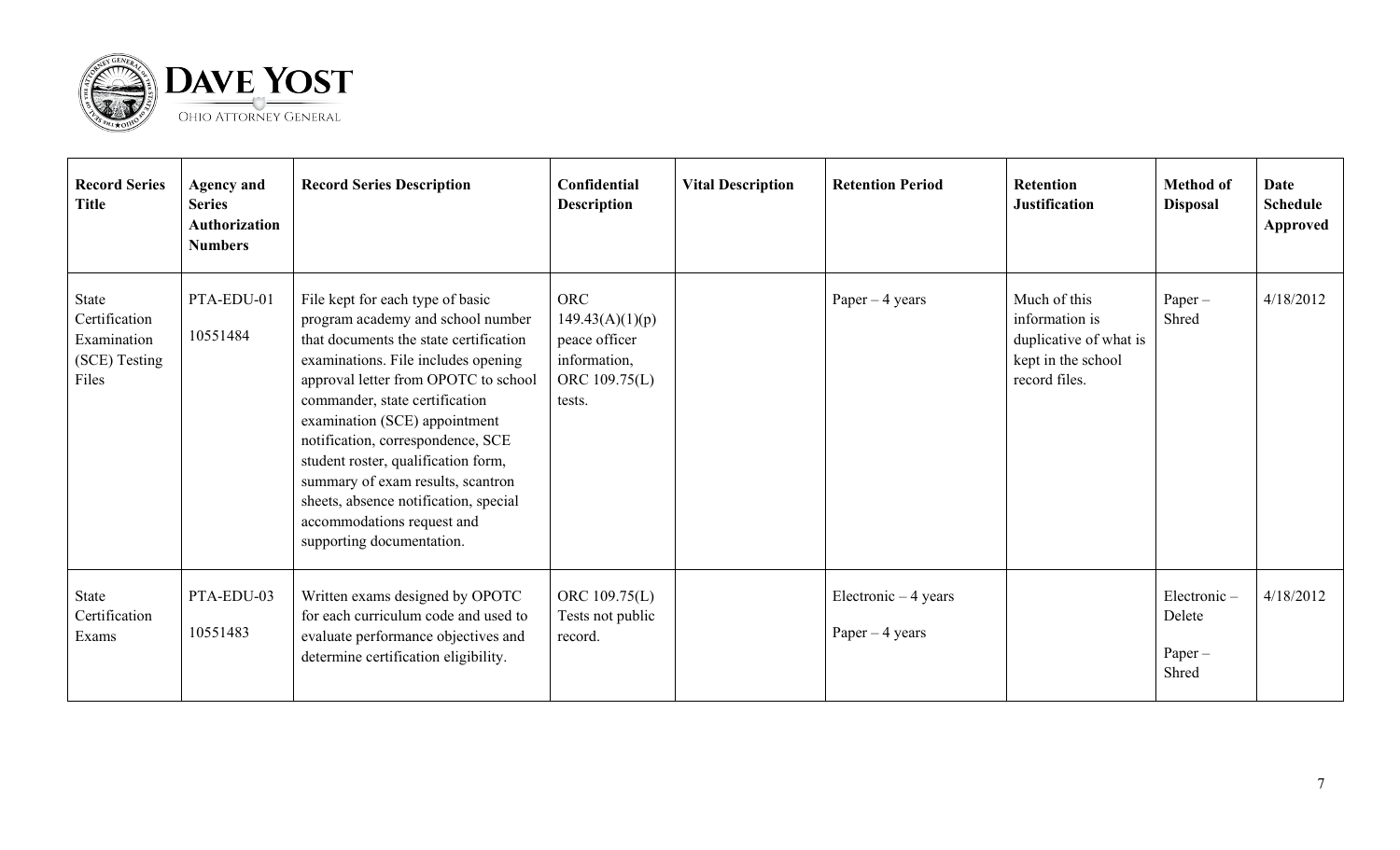

| <b>Record Series</b><br><b>Title</b> | <b>Agency and</b><br><b>Series</b><br><b>Authorization</b><br><b>Numbers</b> | <b>Record Series Description</b>                                                                                                                                                                                                                                                                                                                                                                 | Confidential<br><b>Description</b> | <b>Vital Description</b> | <b>Retention Period</b>                                                                                                                                                                                                                                                                                  | <b>Retention</b><br><b>Justification</b>                                                                                                                                                                    | <b>Method of</b><br><b>Disposal</b>                               | <b>Date</b><br><b>Schedule</b><br>Approved |
|--------------------------------------|------------------------------------------------------------------------------|--------------------------------------------------------------------------------------------------------------------------------------------------------------------------------------------------------------------------------------------------------------------------------------------------------------------------------------------------------------------------------------------------|------------------------------------|--------------------------|----------------------------------------------------------------------------------------------------------------------------------------------------------------------------------------------------------------------------------------------------------------------------------------------------------|-------------------------------------------------------------------------------------------------------------------------------------------------------------------------------------------------------------|-------------------------------------------------------------------|--------------------------------------------|
| <b>Basic Programs</b><br>Curriculum  | PTA-EDU-04<br>10551547                                                       | Approved curriculum for certification<br>in basic training programs. Information<br>compiled to provide the units, hours,<br>and student performance objectives for<br>basic curriculum recommended by the<br>OPOTC, including but not limited to<br>the curriculum effective date and<br>suggested lesson plans. Every six<br>months, curricula are potentially<br>released with updates plans. |                                    |                          | Electronic – Retain for $15$<br>years, then print to paper<br>or run to microfilm before<br>disposition.<br>Paper – Retain paper for<br>50 years from release date<br>unless retained on<br>microfilm.<br>Microform - Retain<br>microform for 50 years<br>from release date unless<br>retained on paper. | Must be able to prove<br>what was taught at a<br>particular time over<br>typical career<br>duration of an officer<br>as well as provide for<br>time for post-<br>government careers<br>in private security. | Electronic-<br>Delete<br>Paper-<br>Recycle<br>Microform-<br>Shred | 5/28/2014                                  |
| Course of Fire                       | PTA-PRO-01<br>10551476                                                       | Includes the agency's approved fire<br>arms requalification lesson plan (from<br>OPOTC or self-authored and OPOTC-<br>approved), submission forms,<br>determination letters as required by<br>OAC 109:2-13-03.                                                                                                                                                                                   |                                    |                          | Paper – Until obsolete,<br>superseded, or replaced                                                                                                                                                                                                                                                       |                                                                                                                                                                                                             | $Paper -$<br>Shred                                                | 1/27/2012                                  |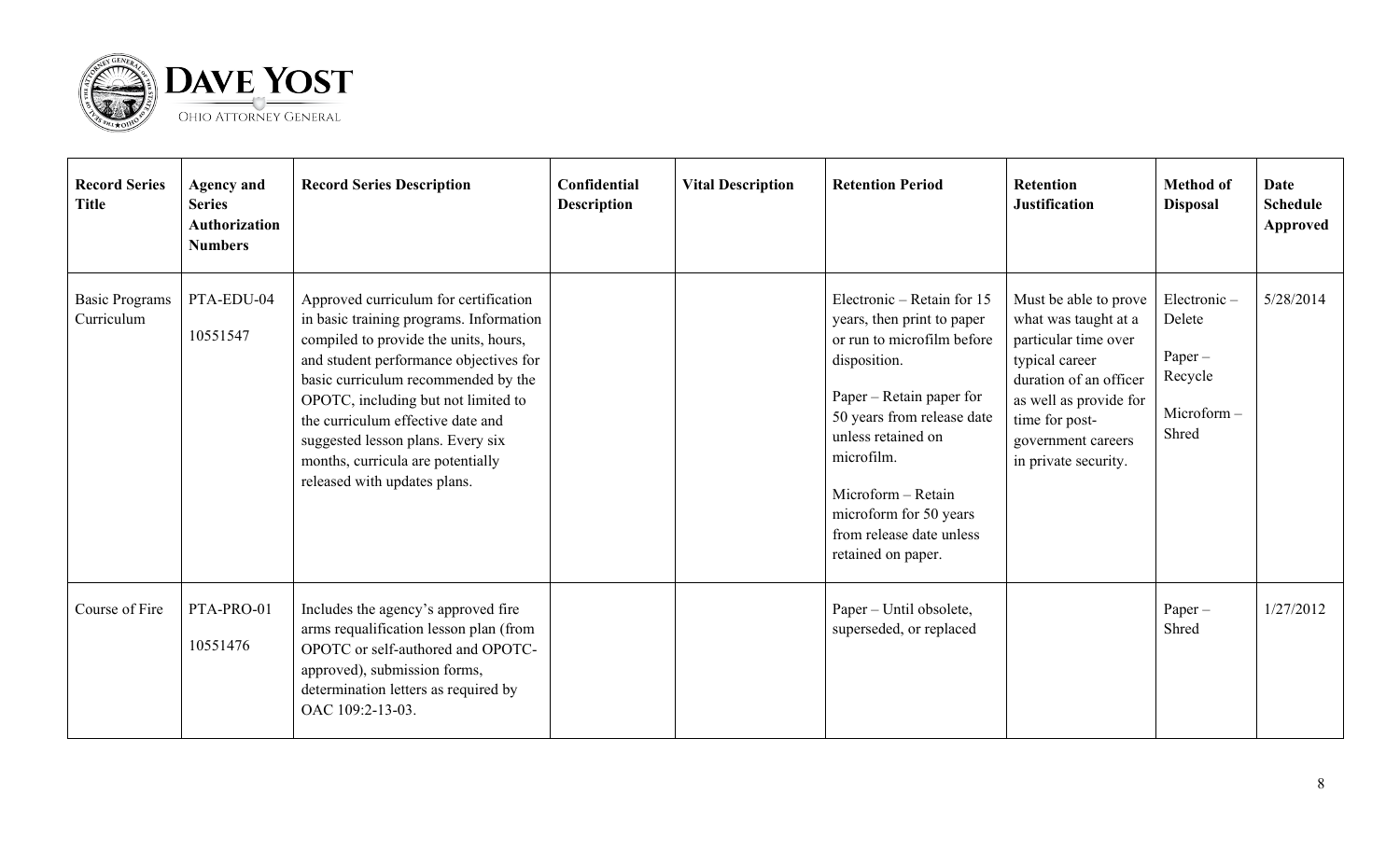

| <b>Record Series</b><br><b>Title</b> | <b>Agency and</b><br><b>Series</b><br>Authorization<br><b>Numbers</b> | <b>Record Series Description</b>                                                                                                                                                                                                                                                                                                                                                                                                                                                                                                                                                                                | Confidential<br><b>Description</b>                                                              | <b>Vital Description</b> | <b>Retention Period</b>                                                                                                                              | Retention<br><b>Justification</b> | <b>Method of</b><br><b>Disposal</b>        | Date<br>Schedule<br>Approved |
|--------------------------------------|-----------------------------------------------------------------------|-----------------------------------------------------------------------------------------------------------------------------------------------------------------------------------------------------------------------------------------------------------------------------------------------------------------------------------------------------------------------------------------------------------------------------------------------------------------------------------------------------------------------------------------------------------------------------------------------------------------|-------------------------------------------------------------------------------------------------|--------------------------|------------------------------------------------------------------------------------------------------------------------------------------------------|-----------------------------------|--------------------------------------------|------------------------------|
| School Record<br>Files               | PTA-PRO-02<br>10551471                                                | Detailed information about each<br>training school conducted to ensure<br>that the schools are meeting training<br>requirements and as proof of student<br>attendance. Files include, but are not<br>limited to, the application to conduct a<br>school, list of instructors, calendar<br>(dates, topics and instructors), student<br>enrollment list, attendance list,<br>attendance roster, student evaluation,<br>audit sheets used to verify minimum<br>criteria met, inspection reports, testing<br>requests, student exams, medical<br>extensions, student enrollment<br>documents and violation notices. | 5 U.S.C. & 552a<br>(SSN), 149.43(p)<br>Peace Officer<br>residence &<br>familial<br>information. |                          | Electronic $-4$ years from<br>close of school<br>Paper $-4$ years from close<br>of school, or until<br>documents and/or data<br>saved electronically |                                   | Electronic-<br>Erase<br>$Paper -$<br>Shred | 1/27/2012                    |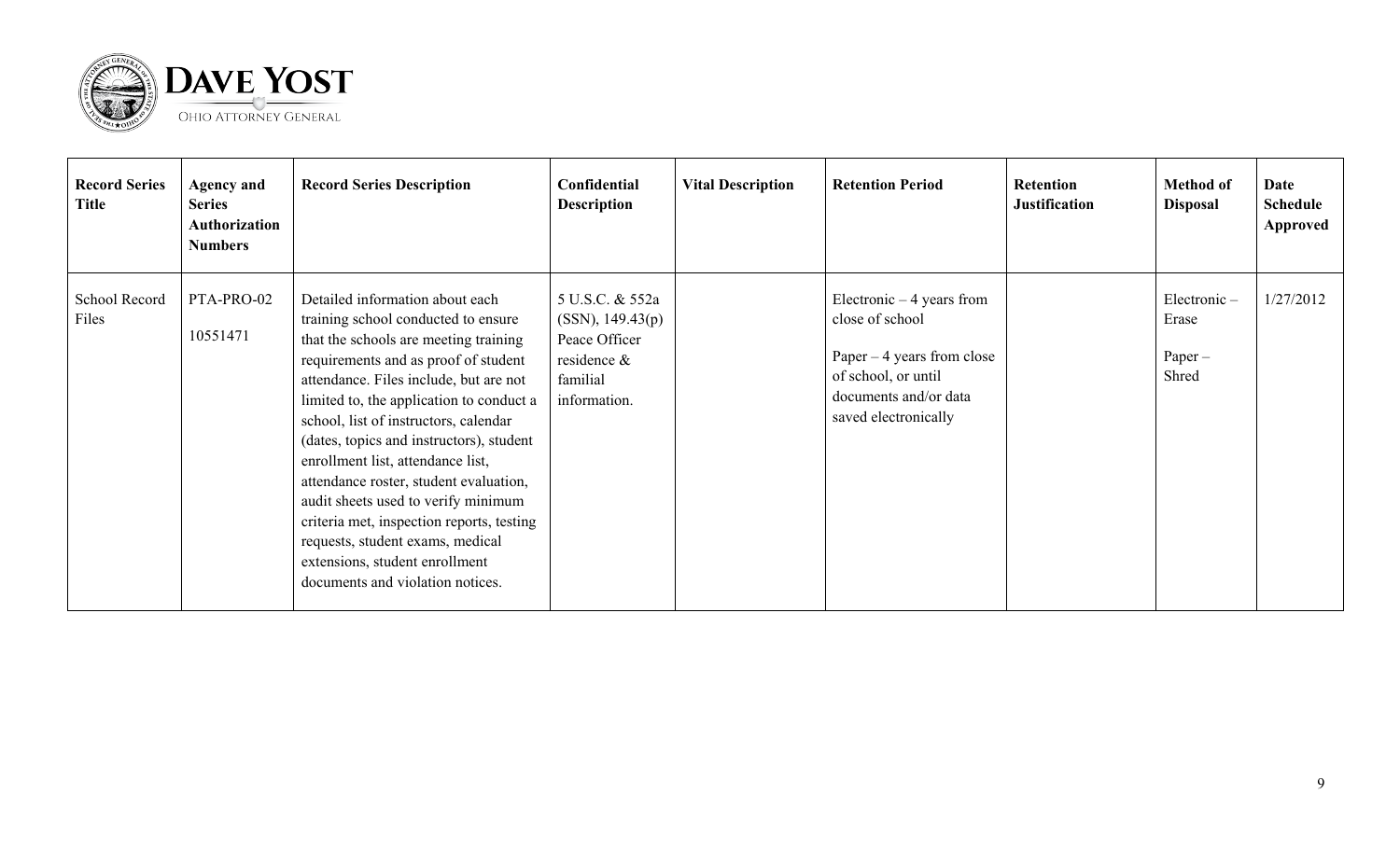

| <b>Record Series</b><br><b>Title</b>   | <b>Agency and</b><br><b>Series</b><br>Authorization<br><b>Numbers</b> | <b>Record Series Description</b>                                                                                                                                                                                                                                                                                                                                                                  | Confidential<br><b>Description</b>                                                   | <b>Vital Description</b> | <b>Retention Period</b>                                                                                                                     | Retention<br><b>Justification</b> | <b>Method of</b><br><b>Disposal</b>           | Date<br><b>Schedule</b><br>Approved |
|----------------------------------------|-----------------------------------------------------------------------|---------------------------------------------------------------------------------------------------------------------------------------------------------------------------------------------------------------------------------------------------------------------------------------------------------------------------------------------------------------------------------------------------|--------------------------------------------------------------------------------------|--------------------------|---------------------------------------------------------------------------------------------------------------------------------------------|-----------------------------------|-----------------------------------------------|-------------------------------------|
| <b>Instructor Files</b><br>(Renewable) | PTA-PRO-05<br>10551472                                                | Can include but is not limited to the<br>instructor application, copies of<br>training certificates, resume, letters of<br>reference, school transcripts, letters of<br>equivalents, awards and other<br>supporting documents that verify<br>training/experience, copy of OPOTA<br>Instructor Certificate which notes<br>which courses can be taught, and<br>application renewals and amendments. | 5 U.S.C. & 552a<br>(SSN), ORC<br>149.43 $(A)(1)(p)$<br>Peace Officer<br>Information. |                          | Electronic $-4$ years from<br>expiration.<br>Paper $-4$ years from<br>expiration or until<br>documents and/or data<br>saved electronically. |                                   | $Electronic -$<br>Erase<br>$Paper -$<br>Shred | 1/27/2012                           |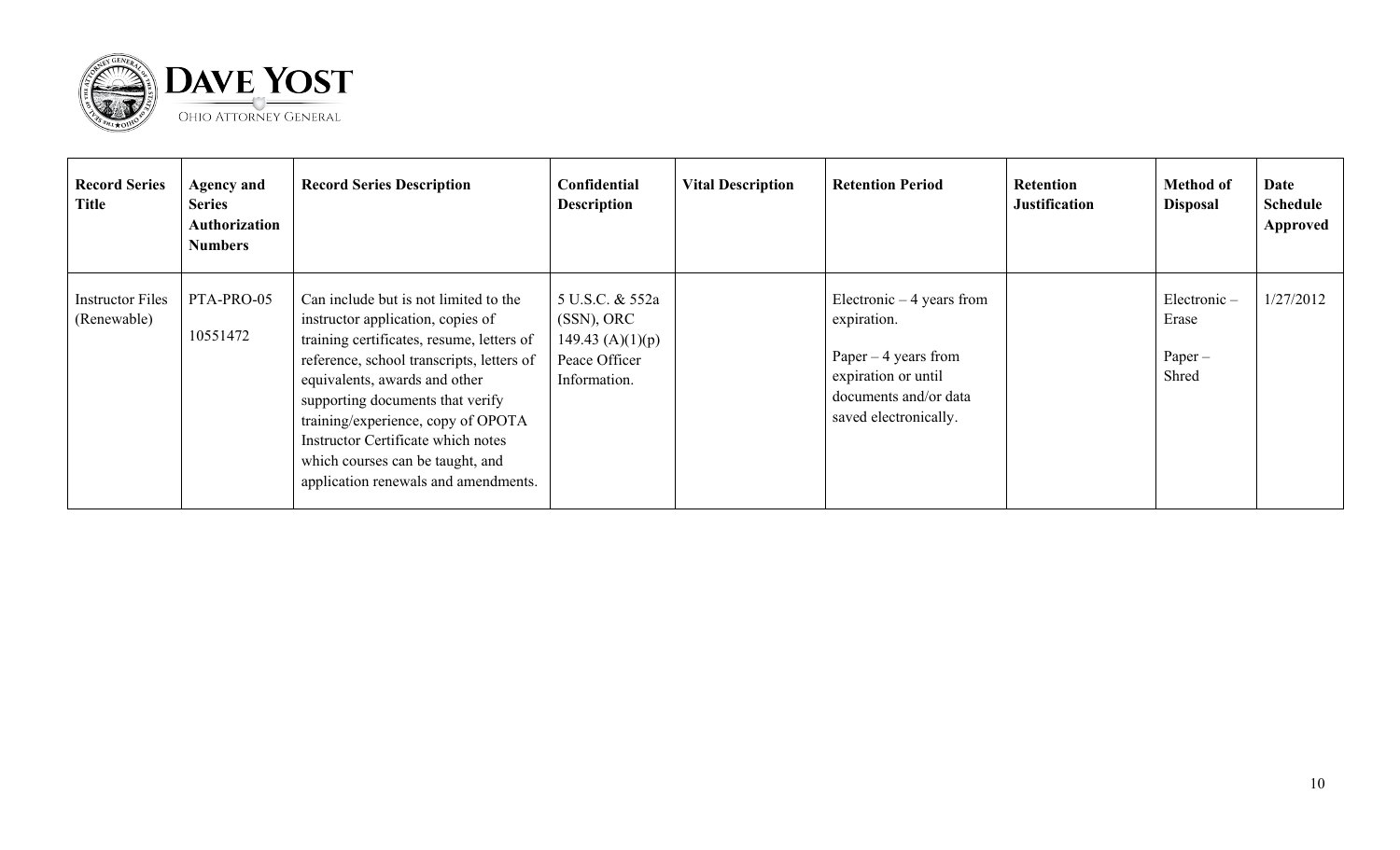

| <b>Record Series</b><br><b>Title</b> | <b>Agency and</b><br><b>Series</b><br>Authorization<br><b>Numbers</b> | <b>Record Series Description</b>                                                                                                                                                                                                                                                                                                                                                                                                                                                                                                                 | Confidential<br><b>Description</b>                                                                                          | <b>Vital Description</b> | <b>Retention Period</b>                                                                                                                                                                         | <b>Retention</b><br><b>Justification</b>                                                                                | <b>Method of</b><br><b>Disposal</b>         | Date<br><b>Schedule</b><br>Approved |
|--------------------------------------|-----------------------------------------------------------------------|--------------------------------------------------------------------------------------------------------------------------------------------------------------------------------------------------------------------------------------------------------------------------------------------------------------------------------------------------------------------------------------------------------------------------------------------------------------------------------------------------------------------------------------------------|-----------------------------------------------------------------------------------------------------------------------------|--------------------------|-------------------------------------------------------------------------------------------------------------------------------------------------------------------------------------------------|-------------------------------------------------------------------------------------------------------------------------|---------------------------------------------|-------------------------------------|
| Peace Officer<br>Files               | PTA-PRO-07<br>10551468                                                | Includes, but is not limited to, training<br>information form, appointment history,<br>evaluation letters, appointment<br>document (400), training determination<br>letter, termination notice from<br>employing agency (401), copies of<br>responses to PRR, prior equivalents<br>(transcripts, certifications of training),<br>correspondence, proof of training<br>completion, cease<br>functioning/satisfactory letters,<br>arbitration agreement, additional info<br>that displays officer history and<br>whether officer is in compliance. | Medical records<br>$149.43(A)(1)(a)$ ,<br>$A)(3)$ if<br>applicable, ORC<br>149.43(A)(1)(p)<br>Peace Officer<br>Information. |                          | Electronic $-10$ years from<br>Peace Officer's<br>termination date.<br>Paper $-10$ years from<br>Peace Officer's<br>termination date or until<br>documents and/or data<br>saved electronically. | Documentation<br>necessary to<br>determine eligibility<br>to be a peace officer.<br>Eligible for duration<br>of career. | Electronic-<br>Delete<br>$Paper -$<br>Shred | 1/27/2012                           |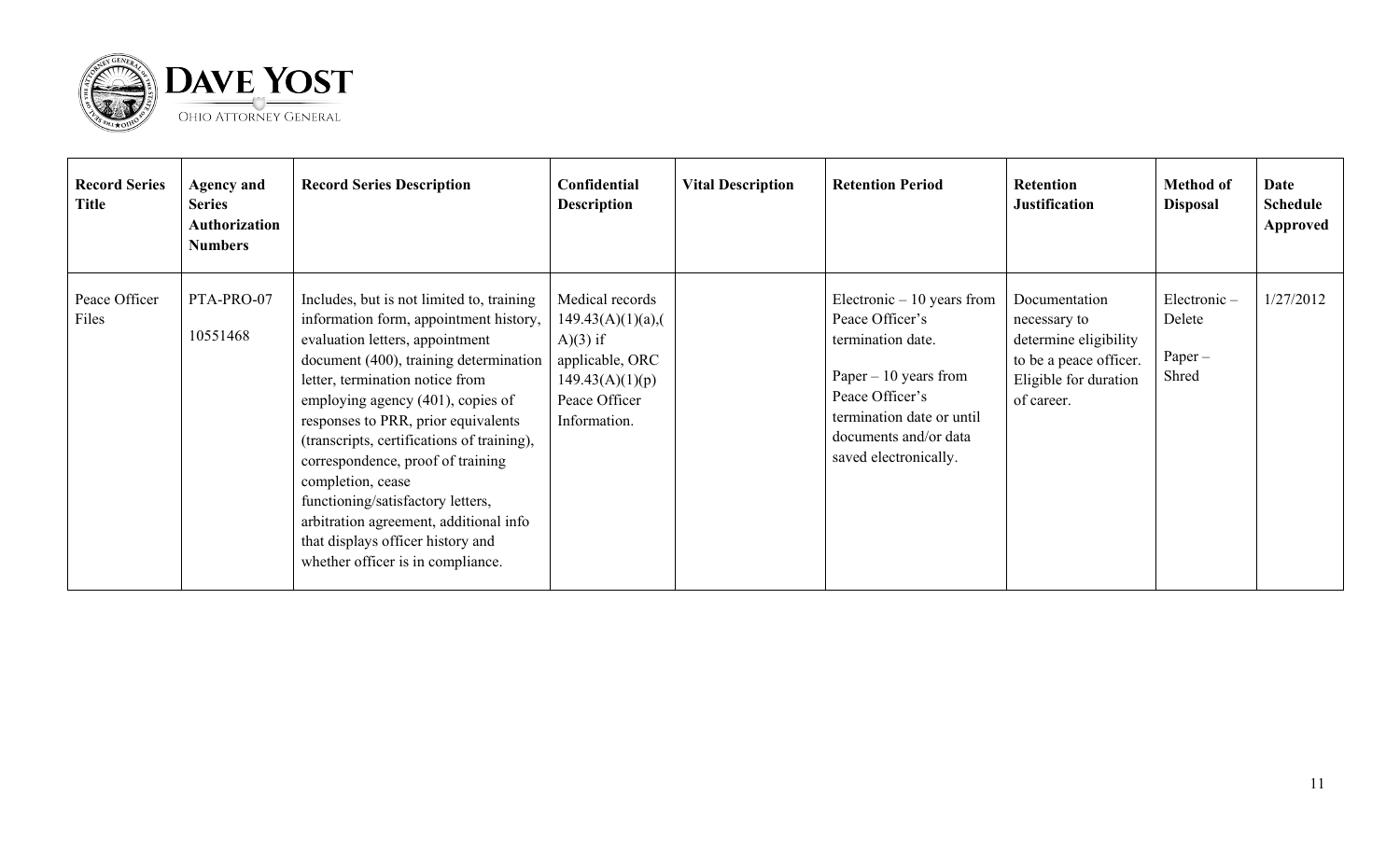

| <b>Record Series</b><br><b>Title</b> | <b>Agency and</b><br><b>Series</b><br>Authorization<br><b>Numbers</b> | <b>Record Series Description</b>                                                                                                                                                                                                                                                                                                                                                                                                                                                                                                                                                                       | Confidential<br><b>Description</b>                                                      | <b>Vital Description</b> | <b>Retention Period</b>                                                                                | <b>Retention</b><br><b>Justification</b> | <b>Method of</b><br><b>Disposal</b>        | Date<br><b>Schedule</b><br>Approved |
|--------------------------------------|-----------------------------------------------------------------------|--------------------------------------------------------------------------------------------------------------------------------------------------------------------------------------------------------------------------------------------------------------------------------------------------------------------------------------------------------------------------------------------------------------------------------------------------------------------------------------------------------------------------------------------------------------------------------------------------------|-----------------------------------------------------------------------------------------|--------------------------|--------------------------------------------------------------------------------------------------------|------------------------------------------|--------------------------------------------|-------------------------------------|
| Private Security<br>School Files     | PTA-PRO-08<br>10551469                                                | Documentation used to regulate<br>training mandated by Dept. of Public<br>Safety (DPS) (ORC 4749.10) or to<br>ensure that school meets minimum<br>training requirements as outlined in<br>OAC 109:2-3 or to fulfill transcript<br>requests. Documentation can include,<br>but is not limited to opening<br>application to conduct school, school<br>calendar, officer/student information,<br>testing records, testing results,<br>curriculum audit sheet and officer<br>packet (enrollment record for each<br>student, statement of understanding,<br>student performance objective score<br>sheets). | 5 U.S.C. & 552a<br>$(SSN)$ , ORC<br>149.43 $(A)(1)(p)$<br>Peace Officer<br>Information. |                          | Electronic $-4$ years.<br>Paper $-4$ years, or until<br>documents and/or data<br>saved electronically. |                                          | Electronic-<br>Erase<br>$Paper -$<br>Shred | 1/27/2012                           |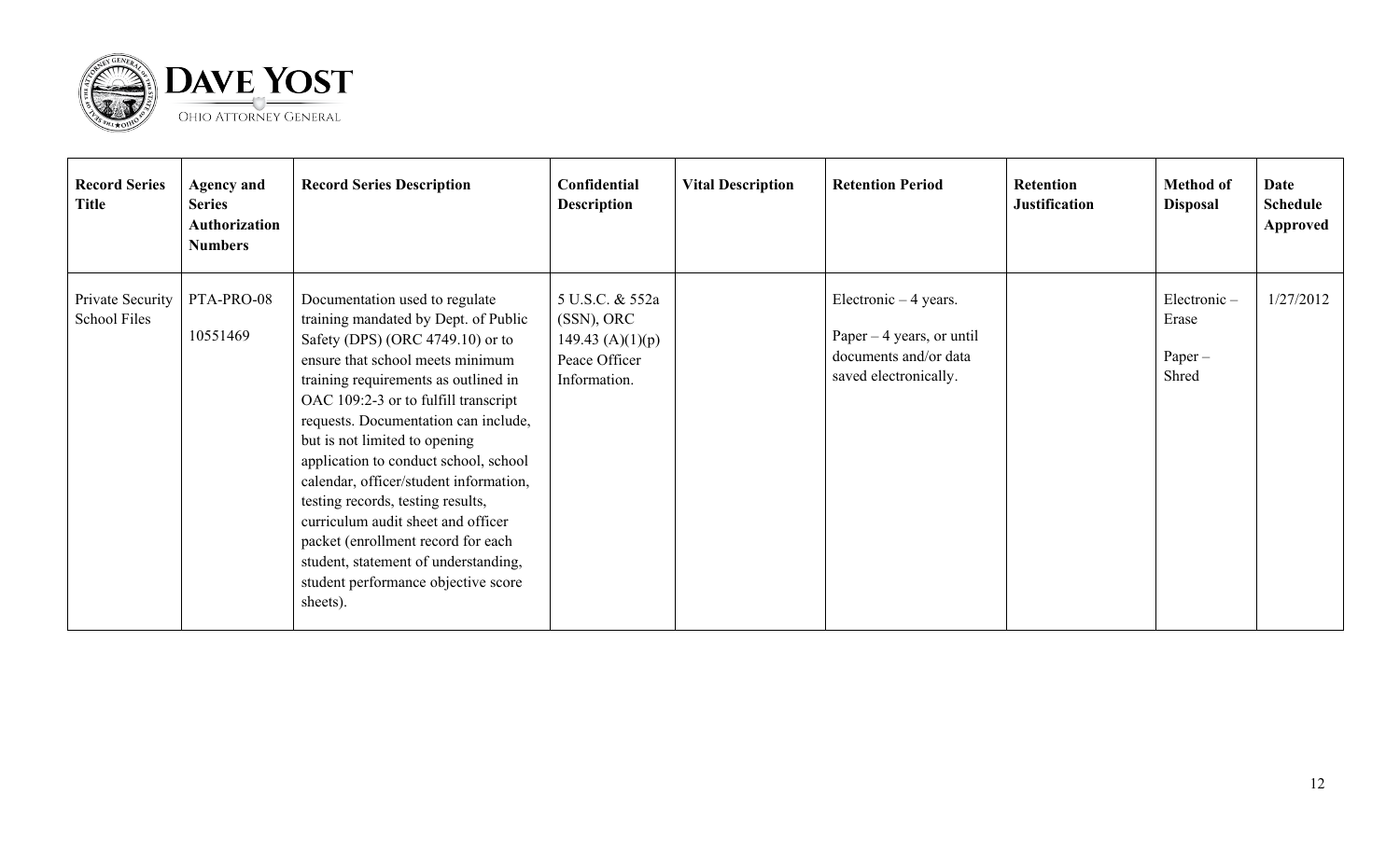

| <b>Record Series</b><br><b>Title</b> | <b>Agency and</b><br><b>Series</b><br>Authorization<br><b>Numbers</b> | <b>Record Series Description</b>                                                                                                                                                                                                                                                                                                                   | Confidential<br><b>Description</b>                                                   | <b>Vital Description</b> | <b>Retention Period</b>                                                                                          | <b>Retention</b><br><b>Justification</b> | <b>Method of</b><br><b>Disposal</b>        | Date<br><b>Schedule</b><br>Approved |
|--------------------------------------|-----------------------------------------------------------------------|----------------------------------------------------------------------------------------------------------------------------------------------------------------------------------------------------------------------------------------------------------------------------------------------------------------------------------------------------|--------------------------------------------------------------------------------------|--------------------------|------------------------------------------------------------------------------------------------------------------|------------------------------------------|--------------------------------------------|-------------------------------------|
| Instructor<br>Course<br>Equivalency  | PTA-PRO-09<br>10551467                                                | Information used to give OPOTA-<br>recognized equivalency to instructor-<br>level courses from outside agencies.<br>Includes application for determination<br>of course equivalency, example<br>certificate that they would provide to<br>student, list of instructors with<br>resumes, lesson plan or OPOTA lesson<br>plan, determination letter. | 5 U.S.C. & 552a<br>(SSN), ORC<br>149.43 $(A)(1)(p)$<br>Peace Officer<br>Information. |                          | Electronic – After<br>obsolete, superseded or<br>replaced.<br>Paper – After obsolete,<br>superseded or replaced. |                                          | Electronic-<br>Erase<br>$Paper -$<br>Shred | 1/24/2012                           |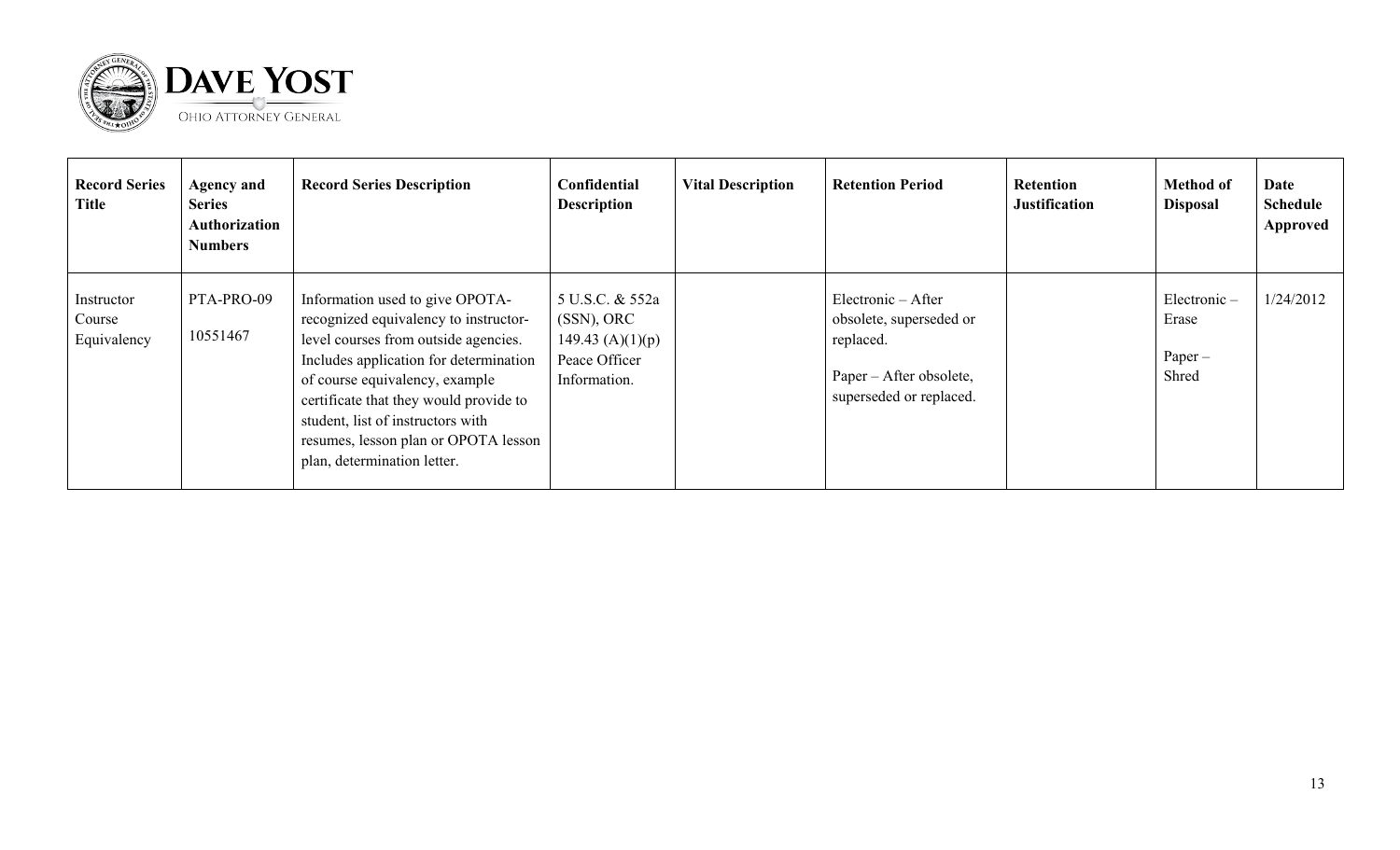

| <b>Record Series</b><br><b>Title</b>            | <b>Agency and</b><br><b>Series</b><br>Authorization<br><b>Numbers</b> | <b>Record Series Description</b>                                                                                                                                                                                                                                                                                                                                                                                                                                                                                       | Confidential<br><b>Description</b>                                                      | <b>Vital Description</b> | <b>Retention Period</b>                                                                                                                                             | <b>Retention</b><br><b>Justification</b> | <b>Method of</b><br><b>Disposal</b>           | Date<br><b>Schedule</b><br>Approved |
|-------------------------------------------------|-----------------------------------------------------------------------|------------------------------------------------------------------------------------------------------------------------------------------------------------------------------------------------------------------------------------------------------------------------------------------------------------------------------------------------------------------------------------------------------------------------------------------------------------------------------------------------------------------------|-----------------------------------------------------------------------------------------|--------------------------|---------------------------------------------------------------------------------------------------------------------------------------------------------------------|------------------------------------------|-----------------------------------------------|-------------------------------------|
| School<br>Commander<br>(Administrator)<br>Files | PTA-PRO-10<br>10551470                                                | Application to be a school commander,<br>supporting documentation (transcripts,<br>reference letters, etc., depending on<br>requirements, educational/training<br>documents), school commander<br>certificate. Basic training school<br>commander files to include peace<br>officer, private security, corrections,<br>jailer, bailiff, canine evaluator, and<br>adult parole authority and other<br>certification and standards commander<br>programs. Per OAC 109:2, all<br>commanders must be approved by<br>OPOTA. | 5 U.S.C. & 552a<br>$(SSN)$ , ORC<br>149.43 $(A)(1)(p)$<br>Peace Officer<br>Information. |                          | Electronic $-4$ years after<br>last school conducted.<br>Paper $-4$ years after last<br>school conducted or until<br>documents and/or data<br>saved electronically. |                                          | $Electronic -$<br>Erase<br>$Paper -$<br>Shred | 1/27/2012                           |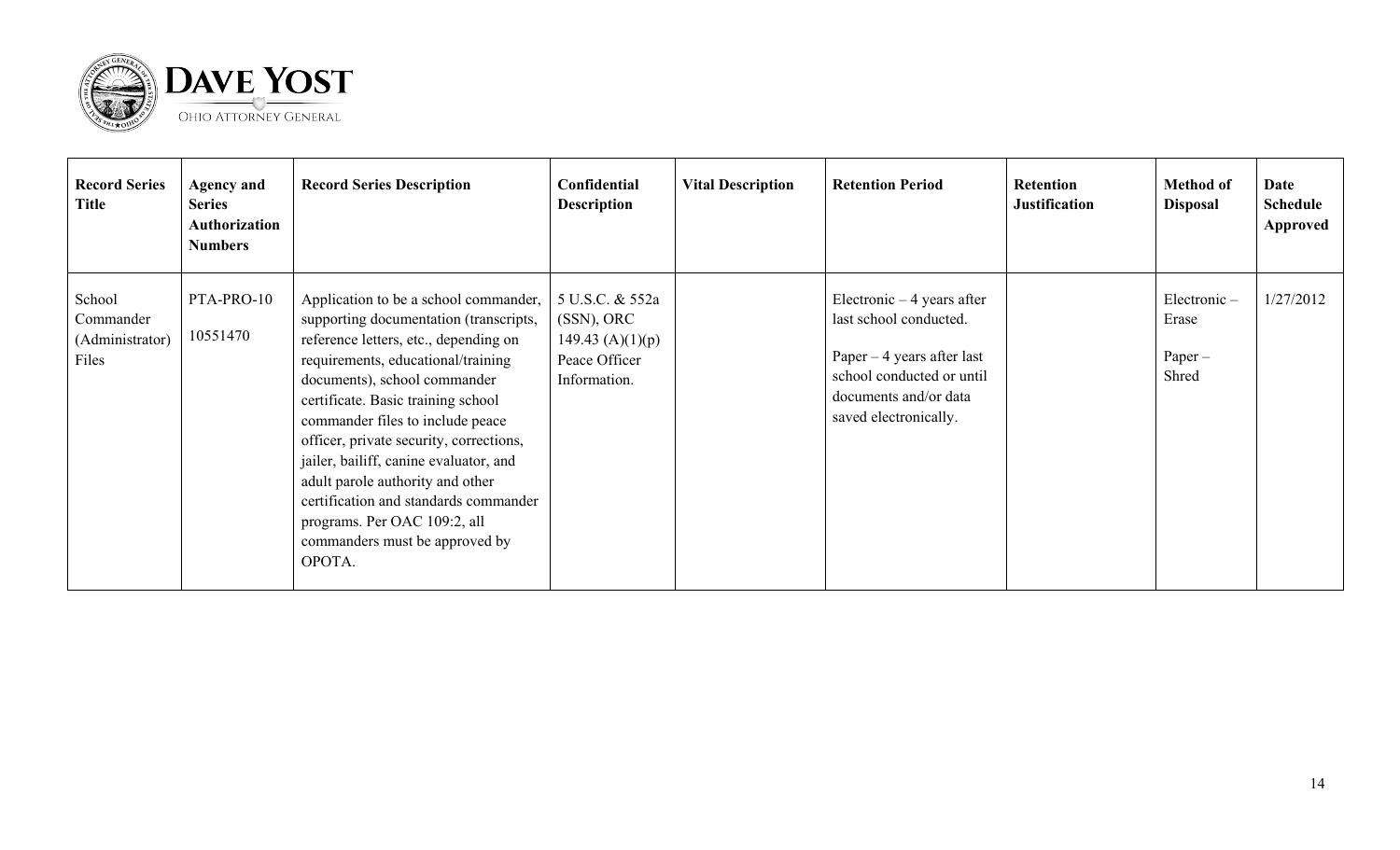

| <b>Record Series</b><br><b>Title</b>                                    | <b>Agency and</b><br><b>Series</b><br>Authorization<br><b>Numbers</b> | <b>Record Series Description</b>                                                                                                                                                                                                                                                                                                                                                                  | Confidential<br><b>Description</b> | <b>Vital Description</b> | <b>Retention Period</b>                                                                              | <b>Retention</b><br><b>Justification</b> | <b>Method of</b><br><b>Disposal</b>        | Date<br><b>Schedule</b><br>Approved |
|-------------------------------------------------------------------------|-----------------------------------------------------------------------|---------------------------------------------------------------------------------------------------------------------------------------------------------------------------------------------------------------------------------------------------------------------------------------------------------------------------------------------------------------------------------------------------|------------------------------------|--------------------------|------------------------------------------------------------------------------------------------------|------------------------------------------|--------------------------------------------|-------------------------------------|
| Continuing<br>Professional<br>Training<br>(CPT)/Agency<br>Roster Report | PTA-PRO-11<br>10551466                                                | Includes a listing of every officer<br>employed at particular agency during<br>year, training completion reports,<br>drafts of these documents, Used to<br>report an accurate count of officers and<br>officers compliance with CPT<br>requirements. (ORC 109.761, 109.803,<br>and OAC 109:2-18)(There will only be<br>CPT documentation when/if the<br>program was funded for any given<br>year) |                                    |                          | Electronic $-4$ years<br>Paper $-4$ years or until<br>documents and/or data<br>saved electronically. |                                          | Electronic-<br>Erase<br>$Paper -$<br>Shred | 1/24/2012                           |
| Concealed<br>Carry<br>Licensure<br>Statistical<br>Reports               | PTA-PRO-13<br>10551465                                                | ORC 2923.129 requires that each<br>county sheriff submit to the Attorney<br>General's Office a quarterly report of<br>the number of new conceal carry<br>permits issued, renewed or denied in<br>that quarter.                                                                                                                                                                                    |                                    |                          | Paper – After annual<br>report published.                                                            |                                          | $Paper -$<br>Shred                         | 1/24/2012                           |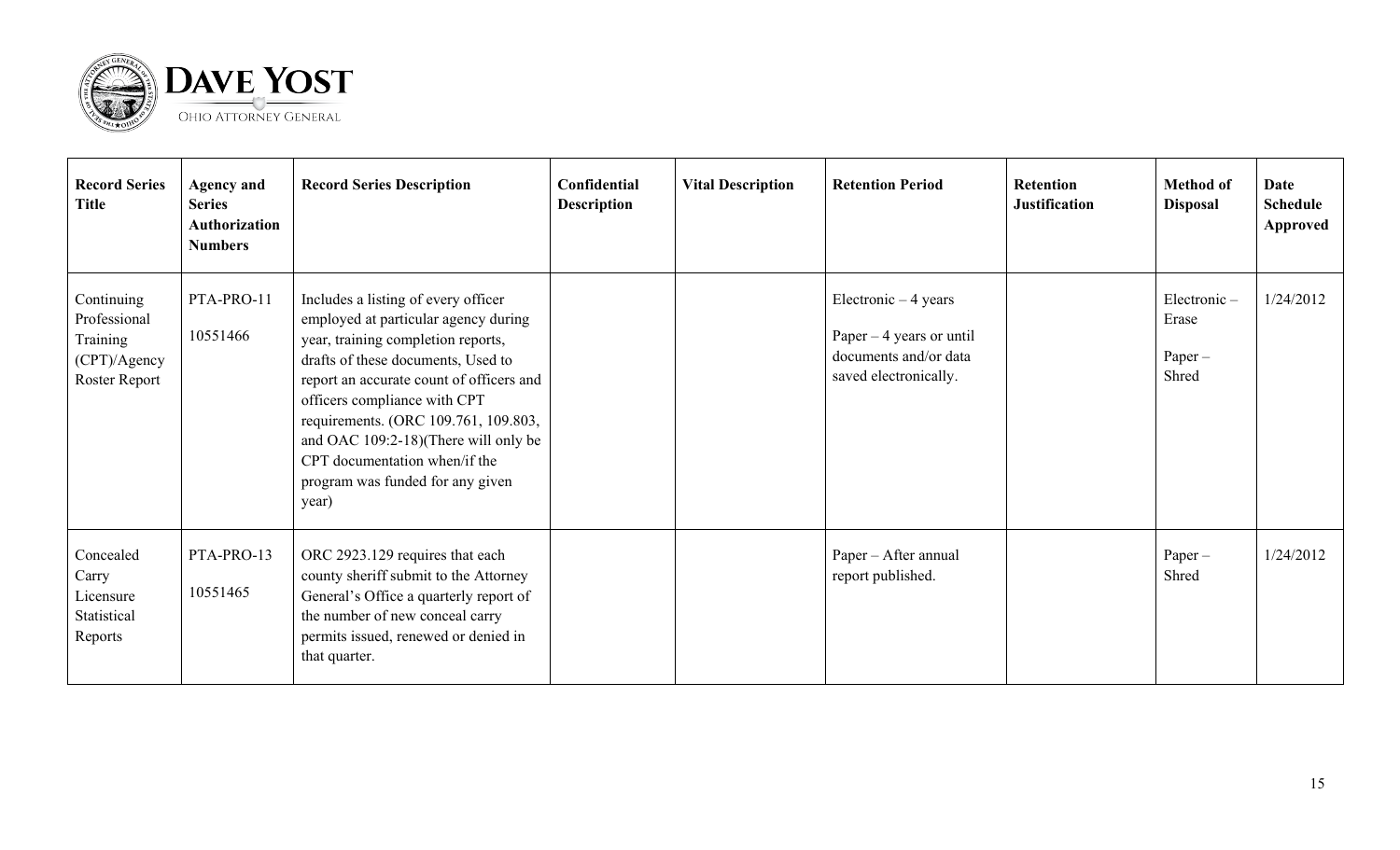

| <b>Record Series</b><br><b>Title</b>   | <b>Agency and</b><br><b>Series</b><br><b>Authorization</b><br><b>Numbers</b> | <b>Record Series Description</b>                                                                                                                                                                                                                                                                                                          | Confidential<br><b>Description</b>                         | <b>Vital Description</b> | <b>Retention Period</b>                                                                              | <b>Retention</b><br><b>Justification</b> | <b>Method of</b><br><b>Disposal</b>        | <b>Date</b><br>Schedule<br>Approved |
|----------------------------------------|------------------------------------------------------------------------------|-------------------------------------------------------------------------------------------------------------------------------------------------------------------------------------------------------------------------------------------------------------------------------------------------------------------------------------------|------------------------------------------------------------|--------------------------|------------------------------------------------------------------------------------------------------|------------------------------------------|--------------------------------------------|-------------------------------------|
| K-9 Evaluation<br>Files                | PTA-PRO-14<br>10551474                                                       | Canine $(K-9)$ evaluation files include<br>the application to hold a K-9<br>evaluation correspondence, OPOTA<br>opening letter, proof of canine basic<br>training or previous, certification,<br>individual canine evaluations, copy of<br>certifications, closing letter sent from<br>evaluator to OPOTA, roster of<br>canines/handlers. | ORC 149.43<br>$(A)(1)(p)$ Peace<br>Officer<br>Information. |                          | Paper $-4$ years                                                                                     |                                          | Paper-<br>Shred                            | 1/27/2012                           |
| Applicant<br>Criminal<br>Records Files | PTA-PRO-15<br>10551464                                                       | BCI&I and FBI criminal record<br>background check results (rap sheets),<br>letters of eligibility determination,<br>court journal entries and other<br>correspondence regarding those<br>background checks used to verify<br>applicant eligibility for training school.                                                                   | LEADS non-<br>dissemination<br>policy.                     |                          | Electronic $-4$ years<br>Paper $-4$ years or until<br>documents and/or data<br>saved electronically. |                                          | Electronic-<br>Erase<br>$Paper -$<br>Shred | 1/24/2012                           |